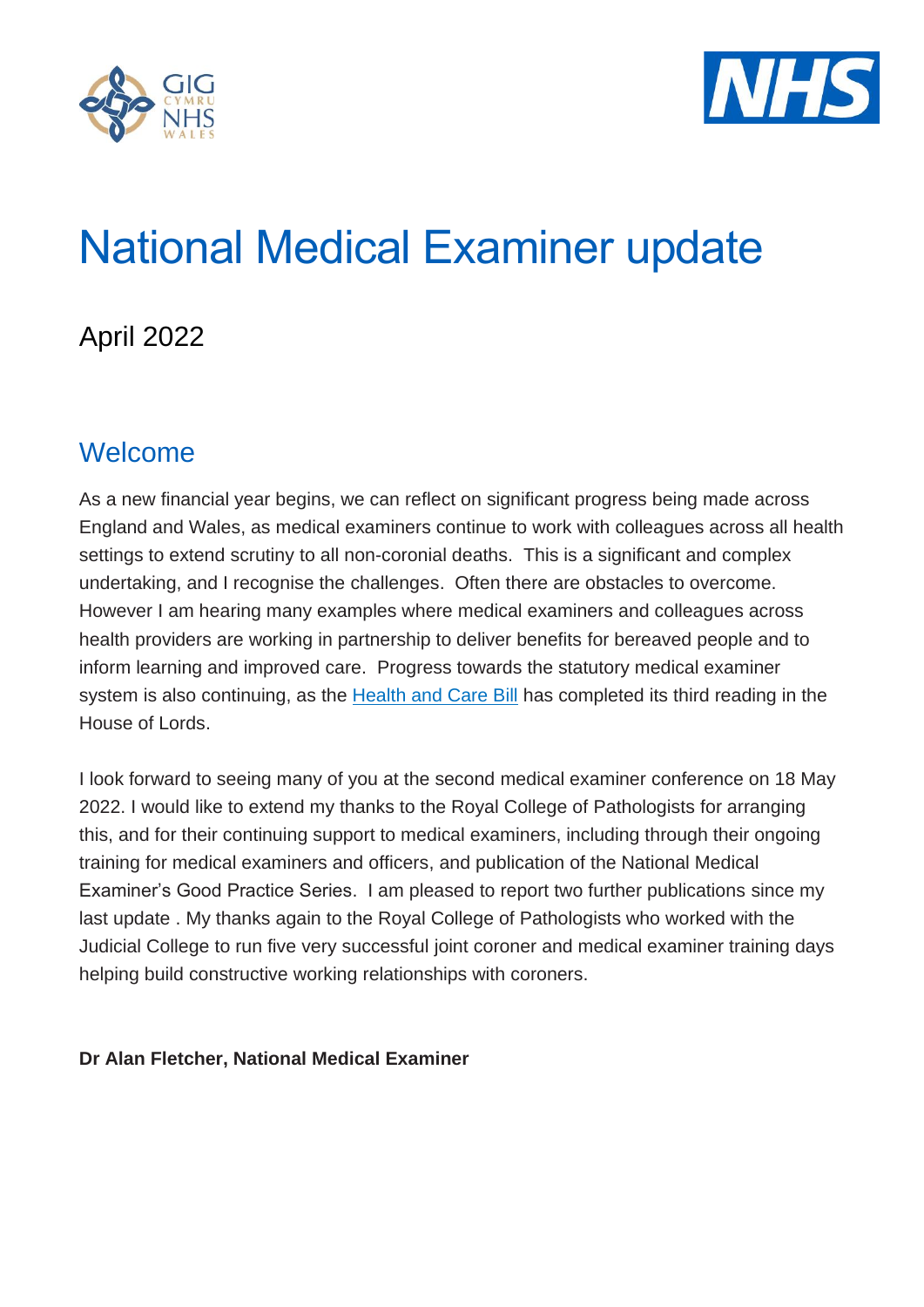# What's included in this update

- Coronavirus Act: death certification and registration
- New good practice papers
- Health and Care Bill update
- Medical examiner case management system
- Medical Certificate Cause of Death Digitisation
- Implementation in Wales
- Training and events
- Contact details

#### Coronavirus Act: death certification and registration

As mentioned in our previous update, [requirements for death certification and cremation](https://www.england.nhs.uk/coronavirus/publication/guidance-for-medical-practitioners-on-coronavirus-act-excess-death-provisions/)  [forms](https://www.england.nhs.uk/coronavirus/publication/guidance-for-medical-practitioners-on-coronavirus-act-excess-death-provisions/) changed with expiry of the Coronavirus Act on 24 March 2022.

Many helpful changes introduced by the Coronavirus Act have been carried forward, including seeing the deceased 28 days prior to death rather than 14 days, and sending MCCDs to Register Offices electronically. The provision for any medical practitioner to complete an MCCD in times of emergency has been discontinued, and medical practitioners completing MCCDs must satisfy requirements set out in General Register Office guidance around attendance and seeing the deceased. The requirements for form Cremation 4 are the same as for MCCDs.

Official guidance from the [General Register Office/ HM Passport Office](https://www.gov.uk/government/publications/guidance-notes-for-completing-a-medical-certificate-of-cause-of-death) and [Ministry of](https://www.gov.uk/government/publications/medical-practitioners-guidance-on-completing-cremation-forms)  [Justice](https://www.gov.uk/government/publications/medical-practitioners-guidance-on-completing-cremation-forms) has been updated.

#### New good practice papers

The National Medical Examiner has issued two more good practice papers for medical examiners, published by the [Royal College of Pathologists.](https://www.rcpath.org/profession/medical-examiners/good-practice-series.html) They cover post-mortem [examinations,](https://www.rcpath.org/resourceLibrary/good-practice-series-post-mortem-examinations.html) and [deaths of children.](https://www.rcpath.org/resourceLibrary/good-practice-series---child-deaths.html) We are grateful to all those who have participated in discussions and contributed to drafting these papers. In coming months, we plan further papers on mental health and eating disorders; anti-microbial resistance; homelessness; and dementia.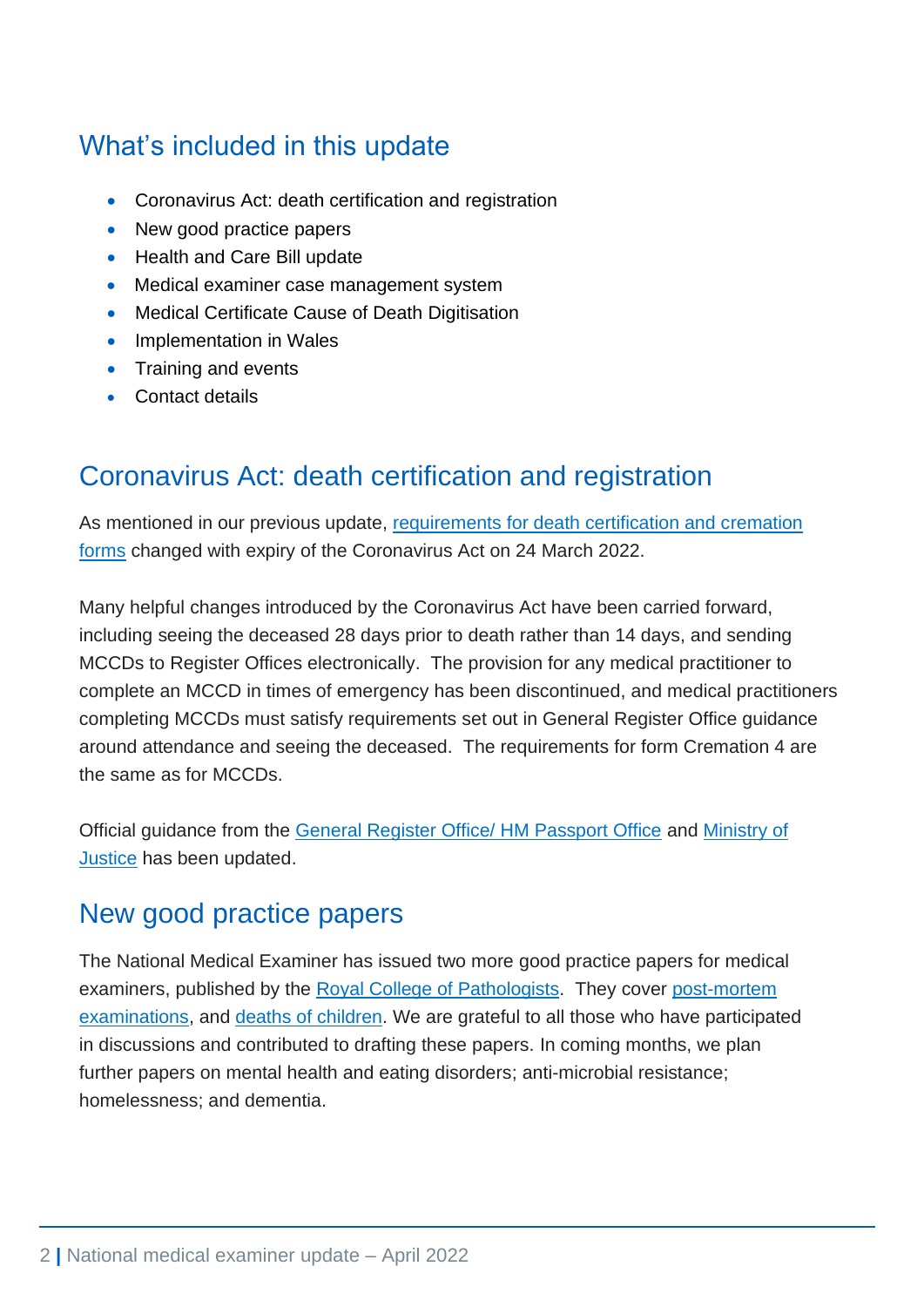# Health and Care Bill update

The 3<sup>rd</sup> reading of the Health and Care Bill in the House of Lords was completed on 23 March 2022, and consideration of amendments commenced on 30 March 2022. The bill will amend the Coroners and Justice Act 2009 to allow NHS bodies to appoint medical examiners instead of Local Authorities in England, and Welsh NHS bodies instead of only Local Health Boards in Wales. Subject to parliamentary process, we do not expect the statutory medical examiner system to be introduced before Summer 2022.

## Implementation in Wales

The medical examiner service in Wales is now routinely scrutinising around 80% of appropriate deaths from the acute care sector, along with a growing number of those occurring in non-acute care settings. Operational management arrangements continue to be developed linking outputs with the wider clinical quality and patient safety agenda across Wales, using the Wales digital system. This allows feedback to the bereaved, analysis and reporting, and case work can be shared across all four regional offices when required.

As care providers transition to a different phase of COVID-19 response, roll out of the electronic access to patient records is continuing in acute and non-acute sectors. This will be matched with an increase in staffing levels to our full complement over the coming months to ensure that the expected legislative timeframe can be met with a workforce that is able to meet the increased demands.

The mix of medical examiner and medical examiner officer backgrounds, their growing knowledge and experience, and their independence from the providers of care, is facilitating an open and honesty approach that is highly valued by bereaved people and professional stakeholders. This will be further enhanced in due course by the creation of a stakeholder reference panel to sit alongside a service board in a revised governance structure.

#### Medical examiner case management system

The Department of Health and Social Care (DHSC) has commissioned NHS Business Services Authority (NHSBSA) to develop a national case management system for medical examiners and medical examiner officers in England, 'Medical Examiner Service - Manage My Caseload'. NHSBSA are building the system based on requirements from DHSC, the National Medical Examiner and medical examiner offices. NHSBSA are currently testing the system with a number of medical examiner offices in NHS acute trusts, with the feedback from these settings is informing system improvements.